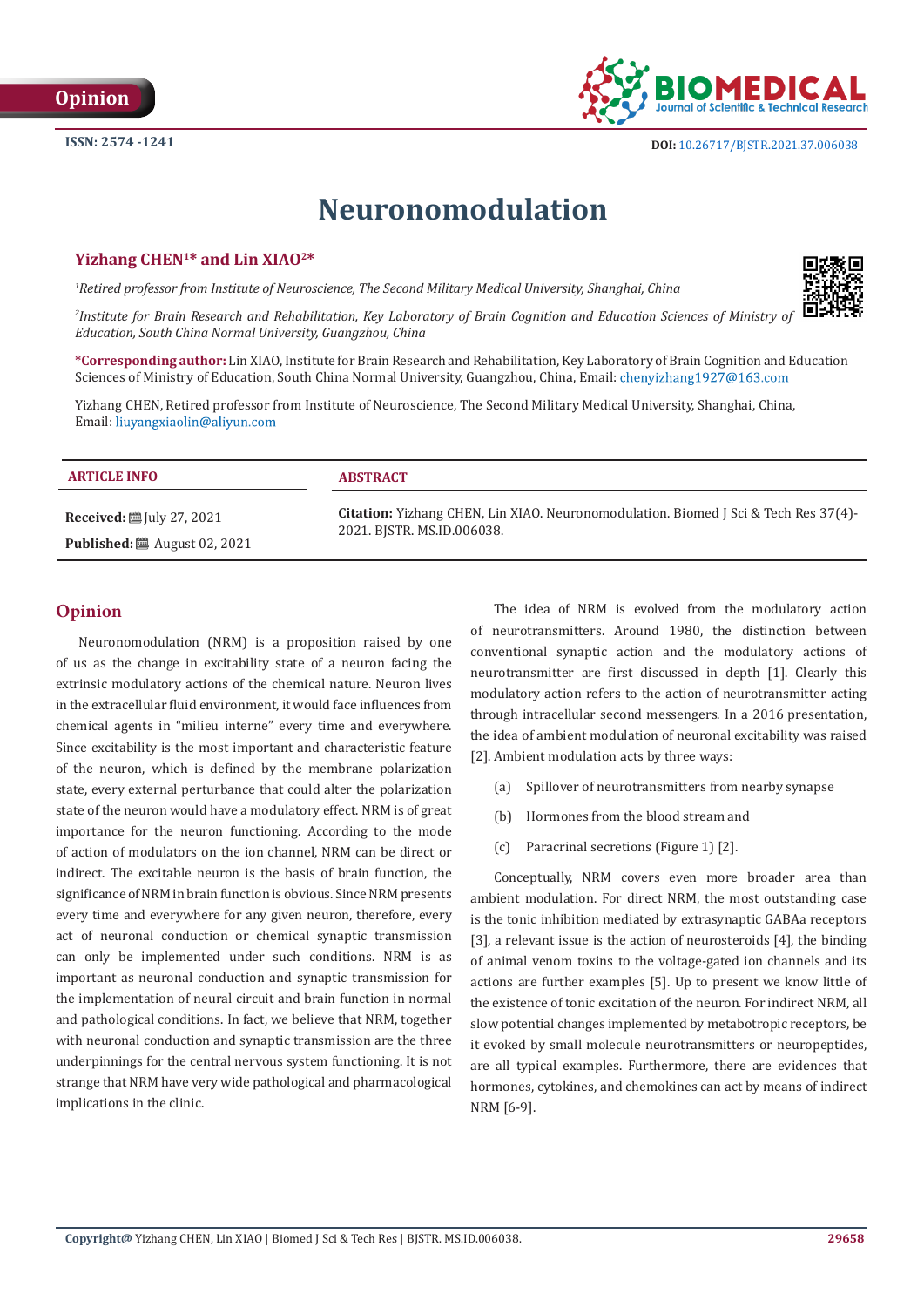

**Figure 1:** Synaptic transmission, synaptic modulation and ambient modulation of neuronal excitability.

- 1. Synaptic transmission
- 2. Can be modulated by neuromodulators released by neighboring presynaptic terminals
- 3. Acting either presynaptically or postsynaptically. The ambient modulation of neuronal excitability

Acts by three ways:

- a) spillover of neurotransmitters from nearby synapse
- b) Hormones from the blood stream
- c) And paracrinal secretions. (Adapted from Chen, 2016).

The molecular target of NRM is the ion channels on neuronal membrane. The significance of allosteric modulation of receptor and non-receptor molecules should be emphasized. Much of the implementation of NRM is associated with allosterism and binding activity of non-receptor molecules. This issue has been made clearer due to the recent advancement of structural biology, especially the advent of cryoEM [10,11]. The real situation of NRM is akin to volume transmission, they may represent two sides of a coin, with the former emphasizes the information transfer between neurons and the latter emphasizes the alternation of excitability of neuron. Brain modulatory systems and neuromodulation maneuver in clinic are frequently used terms in neuroscience literature, but their foundation is relied on NRM.

#### **Acknowledgment**

Lin Xiao was supported by grants from the National Natural Science Foundation of China (31970913); Guangdong Basic and Applied Basic Research Foundation (2021A1515012156); CAS Key Laboratory of Brain Connectome and Manipulation (2019DP173024); Key-Area Research and Development Program of Guangdong Province (2019B030335001 and 2018B030332001).

#### **References**

1. [Kupfermann I \(1979\) Modulatory Actions of Neurotransmitters. AR](https://pubmed.ncbi.nlm.nih.gov/44174/)  [Neurosci 2: 447-465.](https://pubmed.ncbi.nlm.nih.gov/44174/)

- 2. [Chen YZ \(2016\) Ambient modulation of neuronal excitability. Acta](https://pubmed.ncbi.nlm.nih.gov/27546499/) [Physiol Sin 68\(4\): 385-390.](https://pubmed.ncbi.nlm.nih.gov/27546499/)
- 3. [Farrant M, Nusser Z \(2005\) Variations on an inhibitory theme phasic and](https://pubmed.ncbi.nlm.nih.gov/15738957/) [tonic activation of GABAA receptors. NR Neurosci 6\(3\): 215-219.](https://pubmed.ncbi.nlm.nih.gov/15738957/)
- 4. [Carver CM, Reddy DS \(2013\) Neurosteroid interactions with synaptic](https://pubmed.ncbi.nlm.nih.gov/24071826/) [and extrasynaptic GABAa receptors. Psychopharmacology \(Berl\)](https://pubmed.ncbi.nlm.nih.gov/24071826/) [230\(2\): 151-158.](https://pubmed.ncbi.nlm.nih.gov/24071826/)
- 5. [Feng YJ, Feng Q, Tao J, Zhao R, Ji YH \(2015\) Allosteric interactions](https://pubmed.ncbi.nlm.nih.gov/26491429/) [between receptor site 3 and 4 of NaV channels a novel perspective for](https://pubmed.ncbi.nlm.nih.gov/26491429/) [the underlying mechanism of scorpion sting-induced pain. Venom Anim](https://pubmed.ncbi.nlm.nih.gov/26491429/) [Toxins Incl Trop Dis 21: 42.](https://pubmed.ncbi.nlm.nih.gov/26491429/)
- 6. [Chen YZ, Hua SY, Wang CA, Wu LG, Gu Q, et al. \(1991\) An](https://pubmed.ncbi.nlm.nih.gov/1901388/) [electrophysiological study on the membrane receptor-mediated action](https://pubmed.ncbi.nlm.nih.gov/1901388/) [of glucocorticoids in mammalian neurons. Neuroendocrinol 53\(1\): 25-](https://pubmed.ncbi.nlm.nih.gov/1901388/) [30.](https://pubmed.ncbi.nlm.nih.gov/1901388/)
- 7. [Kanageswaran N, Nagel M, Scholz P, Mohrhardt J, Gisselmann G, et al.](https://pubmed.ncbi.nlm.nih.gov/27494699/) [\(2016\) Modulatory Effects of Sex Steroids Progesterone and Estradiol](https://pubmed.ncbi.nlm.nih.gov/27494699/) [on Odorant Evoked Responses in Olfactory Receptor. PLoS One 11\(8\):](https://pubmed.ncbi.nlm.nih.gov/27494699/) [e0159640.](https://pubmed.ncbi.nlm.nih.gov/27494699/)
- 8. [Qian J, Zhu L, Li Q, Belevych N, Chen Q, et al. \(2012\) Interleukin-1R3](https://pubmed.ncbi.nlm.nih.gov/22778412/) [mediates interleukin-1–induced potassium current increase through](https://pubmed.ncbi.nlm.nih.gov/22778412/) [fast activation of Akt kinase. PNAS 109\(30\): 12189-12194.](https://pubmed.ncbi.nlm.nih.gov/22778412/)
- 9. [Hoffmann T, Sauer SK, Horch RE, Reeh PW \(2008\) Sensory transduction](https://pubmed.ncbi.nlm.nih.gov/18550771/) [in peripheral nerve axons elicits ectopic action potentials. J Neurosci](https://pubmed.ncbi.nlm.nih.gov/18550771/) [28\(24\): 6281-6284.](https://pubmed.ncbi.nlm.nih.gov/18550771/)
- 10. [Changeux JP \(2018\) The nicotinic acetylcholine receptor a](https://pubmed.ncbi.nlm.nih.gov/29735728/) [typical'allosteric machine. Phil Trans R Soc B 373\(1749\): 20170174.](https://pubmed.ncbi.nlm.nih.gov/29735728/)
- 11. [Cao E \(2020\) Structural mechanisms of transient receptor potential ion](https://www.researchgate.net/publication/339628276_Structural_mechanisms_of_transient_receptor_potential_ion_channels) [channels. J Gen Physiol 152\(3\): e201811998.](https://www.researchgate.net/publication/339628276_Structural_mechanisms_of_transient_receptor_potential_ion_channels)